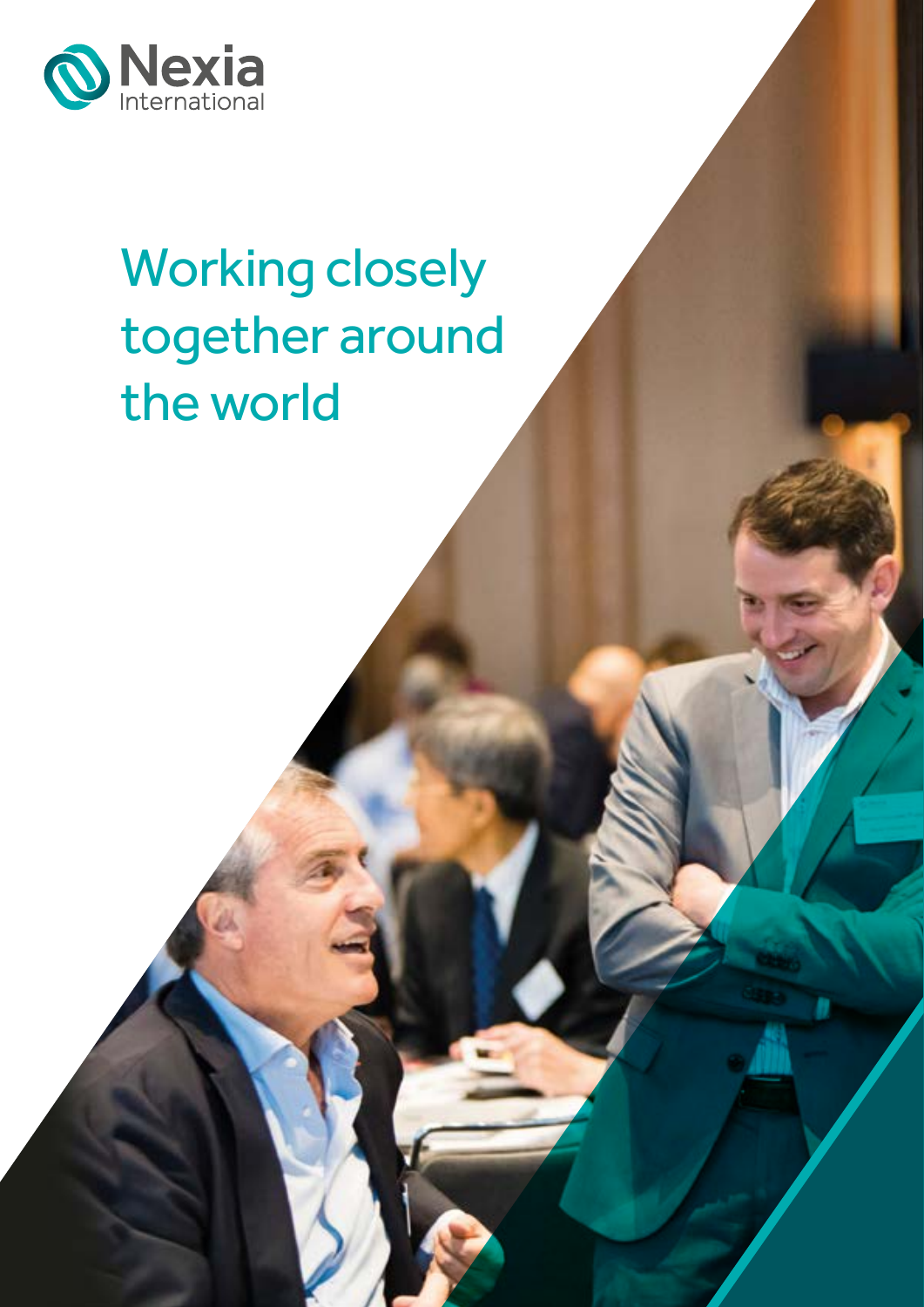"The enduring relationships we have with our clients, our teams and each member throughout our global network is a core value of Nexia and a hall mark of Nexia's success."

Ian Stone Director, Nexia Australia - Sydney Chair, Nexia International

### **Contents:**

- 3. Welcome to Nexia
- [4. Our world in numbers](#page-2-0)
- [6. We are Nexia International](#page-3-0)
- [10. Commitment to quality](#page-5-0)
- [12. Governance and manangement](#page-6-0)
- [14. Member firm services](#page-7-0)
- [22. Case studies](#page-11-0)
- [26. We look forward to working with you](#page-13-0)

Welcome to Nexia International. I am delighted that we have risen one place since last year to become the eighth largest global network of independent accounting and consulting firms. In 2020, Nexia's total fee income was USD4.5bn across the network - an increase of 5% on 2019.

This brochure provides an overview of our network and the range of services offered by Nexia International member firms, including audit, accounting, tax and advisory services.

It includes several case studies that showcase how Nexia member firms' innovative and collaborative approach is helping their clients to succeed.

On the following pages we also explain more about Nexia International - who we are, what we do, where we work and the benefits we offer our members and their clients.

I, and the Nexia International team, look forward to working 'Closer to you'.

Levi Amald

Kevin Arnold CEO, Nexia International

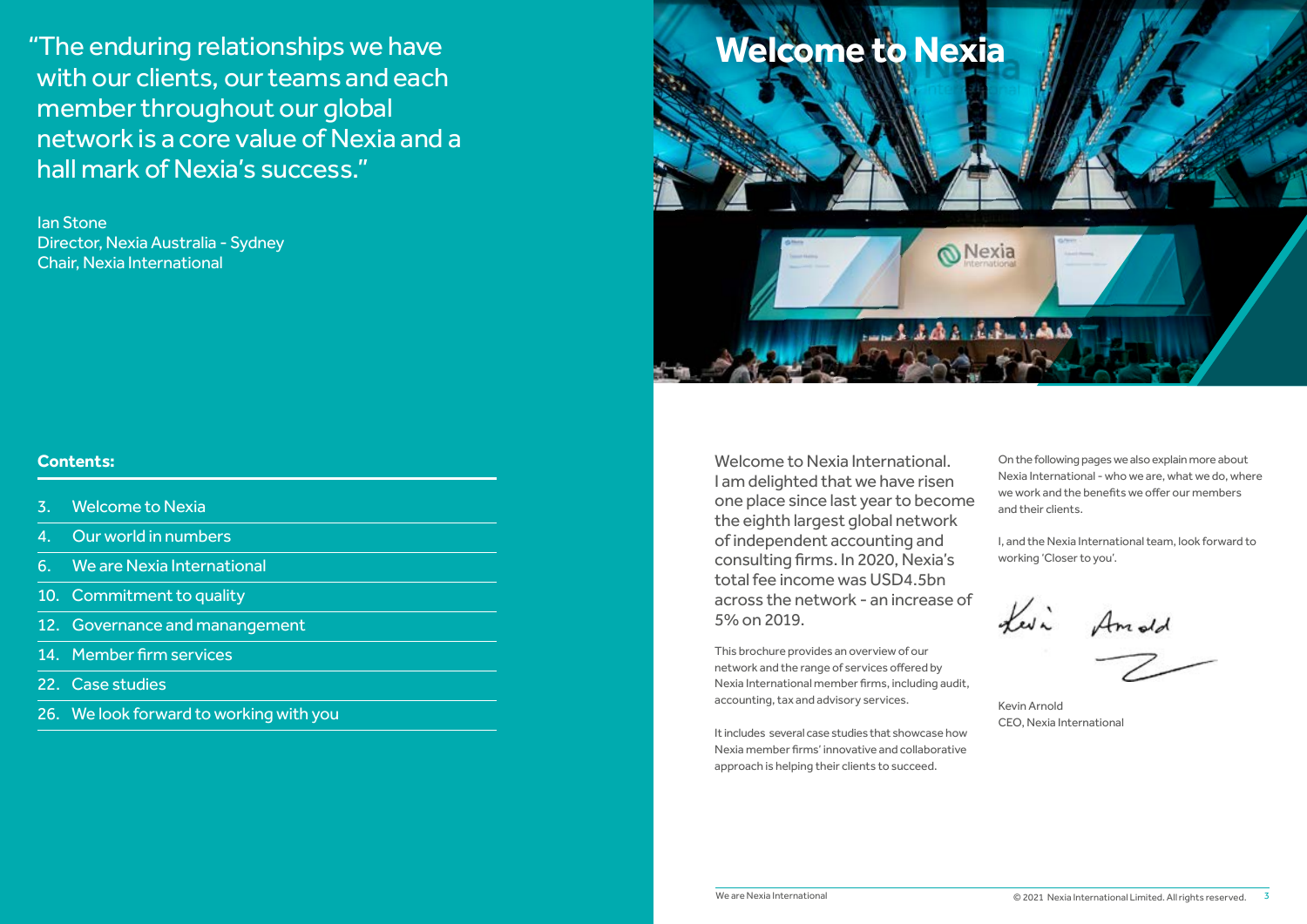<span id="page-2-0"></span>

# **Our world in numbers**



References to offices and partners are to offices and partners of Nexia's independent member firms.

We are Nexia International

### Nexia International

Nexia International is a leading. global network of independent accounting and consulting firms. When you choose a Nexia firm, you get a more responsive, more personal, partner-led service, across the world.



# Service lines **Advisory Audit** Tax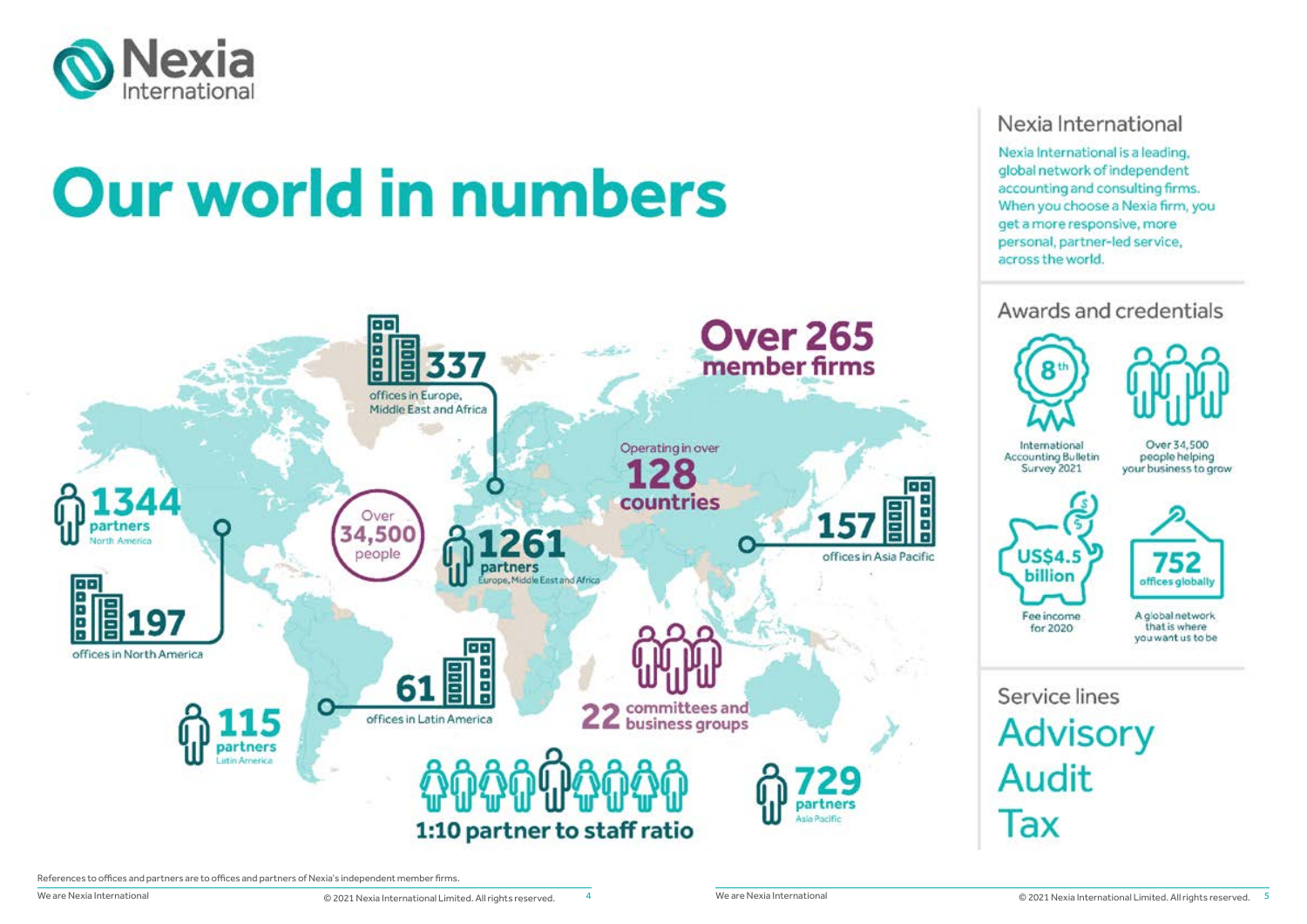<span id="page-3-0"></span>

Today we are the eighth largest global network of independent accounting and consulting firms. Our members deliver an extensive portfolio of audit, accountancy, tax and advisory services.

# **We are Nexia International**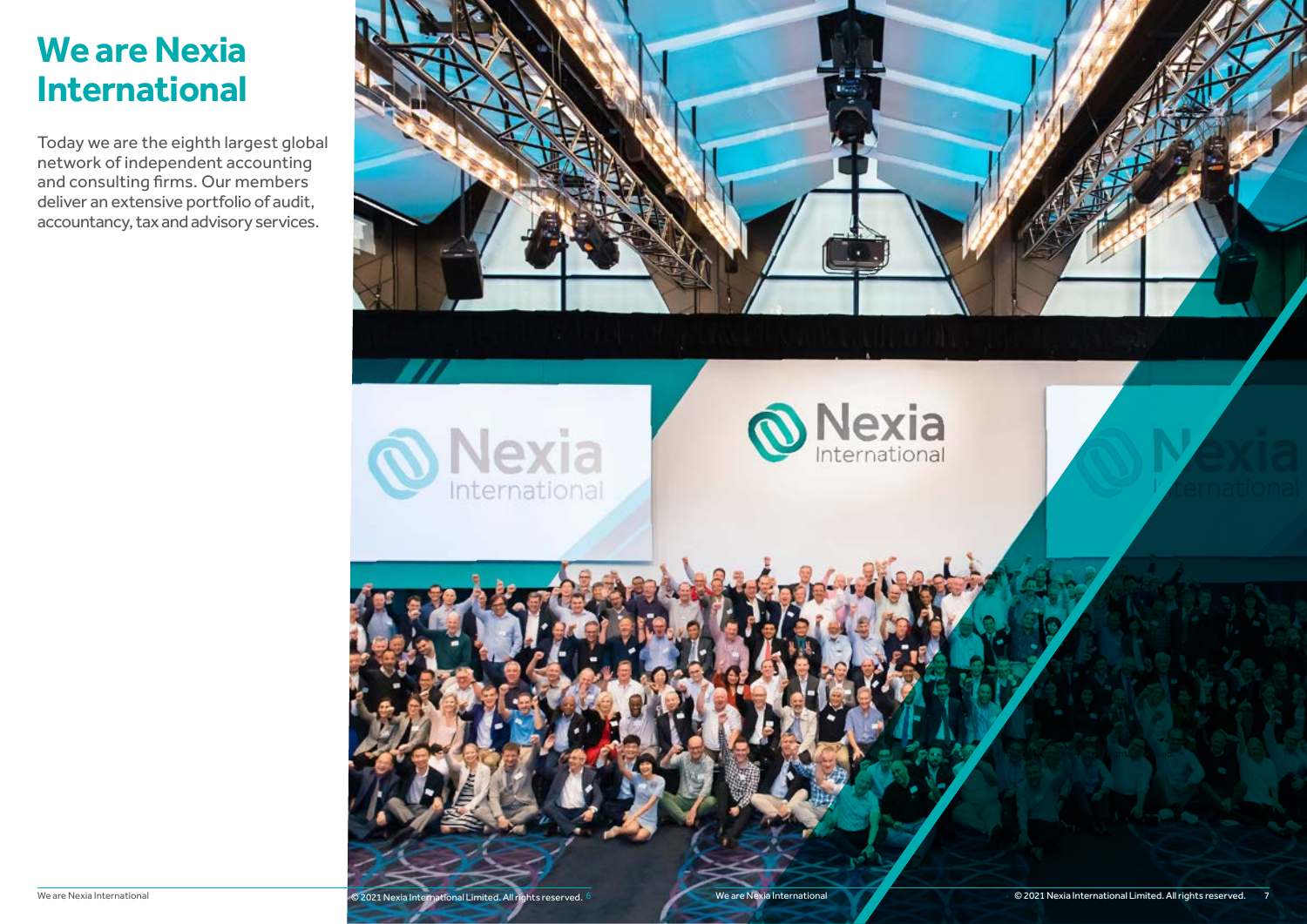## Enduring relationships



**Business** minded



**Globally** connected

**Closer to you** Nexia International works with its and the second of the second of the second of the second of the second of the second of the second of the second of the second of the second of the second of the second of member firms leveraging strength across the network and enabling the delivery of global solutions by member firms to clients.

> Nexia was established over 25 years ago. Our continued success is thanks to what lies at the heart of our business: international knowledge, proven experience and enduring relationships. This is reflected in our promise, 'Closer to you'. When you choose a Nexia member firm, you get a more responsive, more personal, partner-led service wherever you are in the world.



Our values define what we stand for:

### **• We build enduring relationships**

Our strength comes from the quality of personal relationships forged between members and members with their clients. This ensures greater trust, responsiveness and more effective delivery. Member firms communicate openly and clearly, which means there are no surprises when you work with a Nexia member firm. You are always supported by the right team with an experienced partner on every assignment, who is available for you. This helps members to think beyond the current assignment and invest in building long-term relationships.

### **• We are business-minded**

Our member firms are characterised by people who have an entrepreneurial spirit and who can relate closely to the small and medium sized enterprises and ownermanaged businesses they serve. Our member firms think like business people, acting with a sense of purpose and bringing ideas to help their clients to develop and grow. They spend time listening so that they know you and are able to provide tailored advice, based on their deep understanding.

### **• We are globally connected**

Our member firms are internationally minded, focused on supporting local companies as they grow and help their clients to venture confidently into new international markets. They will connect you with the right people and deliver local accounting, tax, economic and market knowledge around the world.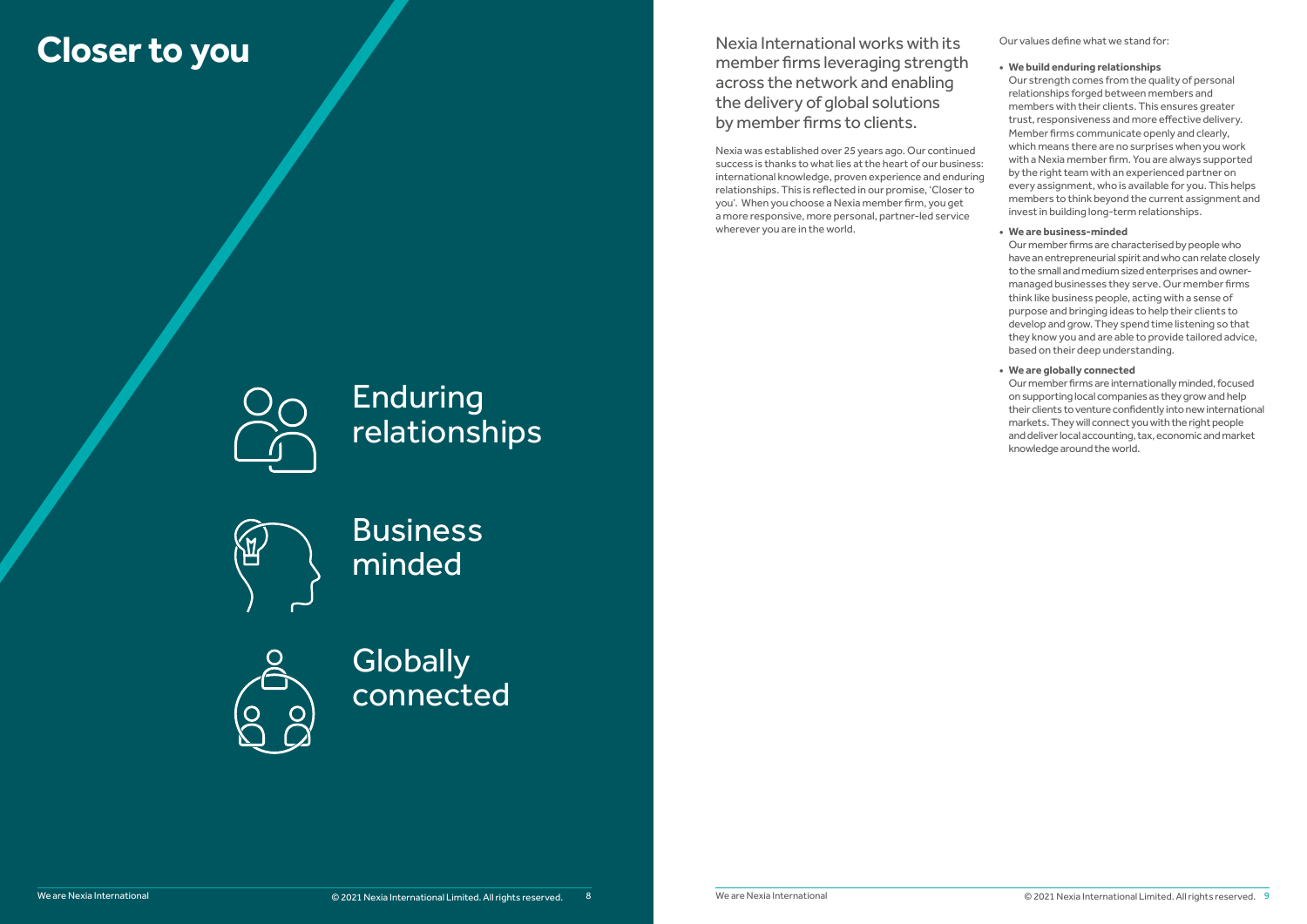<span id="page-5-0"></span>

Our member firms share common values, which enable them to provide tailored solutions and highquality advice across a wide portfolio of services.

Quality is embedded in everything we do at Nexia, from members developing valuable relationships with each other and their clients to the delivery of quality services by member firms across the world.

### **Recruitment of quality firms**

Before being admitted to the network all applicant firms are subject to an in-depth due diligence process which includes a review of procedures and completed engagements. Firms are then subject to an ongoing quality management process.

### **Network-wide audit quality**

Nexia's approach to network wide audit quality is based on members providing audit services to the highest standard with a minimum expectation of compliance with the International Standards on Auditing and the IESBA Code of Ethics.

Furthermore, the Nexia Independence Monitoring tool (NIMO) supports member firms in complying with the independence requirements of the IESBA Code of Ethics.

### **Nexia's common global audit methodology; Nexia Advance**

Nexia provides members with the option of adopting its cloud-based common global audit methodology. Nexia Advance is compliant with the International Standards of Auditing and is designed to ensure that audits are conducted in a consistent and efficient way, taking account of international standards and the latest best practice.

### **Committees and business groups**

Individuals across member firms can participate in over 20 committees and business groups, designed to help improve the quality of services to clients.

The committees and business groups do this through sharing local and global expertise, knowledge and best practices, developing guidance and templates to enable benchmarking and setting standards across jurisdictions as well as producing common methodologies and delivering specialist training.

# **Commitment to quality**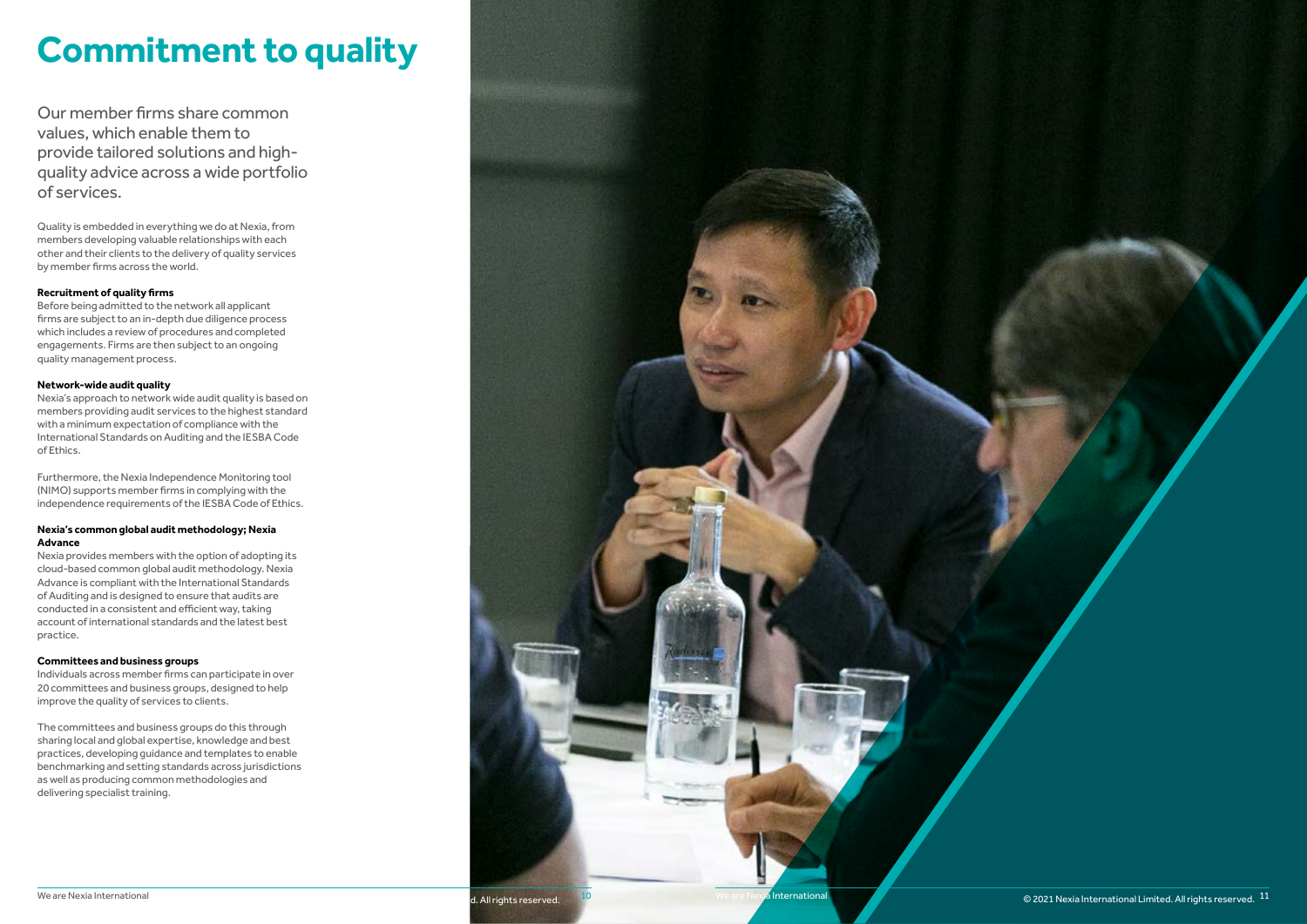### **International committees**

The committees exist is to implement Nexia's strategy. Each committee is expected to assist the Board of Directors with staying abreast of global, regional, and local regulatory standards and policy changes. Each committee is formed by specialists who share their knowledge and expertise to help the committees deliver effectively and ensure all decisions are taken in the best interests of Nexia and its members.

### **Nexia's international committees are:**

### **International Audit Committee**

The Nexia International Audit Committee helps to develop and enhance the standards of audit and related assurance services offered by member firms. The quality of audit work is ensured by the globally coordinated quality management programme.

### **International Tax Committee**

The Nexia International Tax Committee objectives are to monitor the quality of tax work conducted by members and to improve standards of tax services across the network.

### **International Business Advisory Committee**

The International Business Advisory Committee is responsible for monitoring the quality of the services carried out by the Advisory Services Business Groups to help improve the standard of advisory capabilities and quality of services offered across the network.

### **International Digital Committee**

The committee aims to enhance communication and collaboration across the network and improve the capability and consistency of digital services available throughout the Nexia network and those provided by member firms to their clients.

### **International Marketing and Business Development Committee**

They key role of the committee is to develop the Nexia brand and assist member firms in international opportunities. The committee is responsible for the promotion of the Nexia brand and member firms and developing best practice guidance and tools for member firms across the world.

### **International People Development Committee**

The committee is responsible for the development of technical and 'soft skills' training, including classroombased and 'e-learning', providing member firms with guidance to ensure continuous improvement for the firm and its staff and developing deeper relationships between member firms through secondments.

### **Business Groups**

The key purpose of the Business Groups is to ensure connectivity and communication through facilitating multi-country client offerings and tenders and ensuring better visibility of Nexia's technical expertise internally and externally.

The Business Groups are also responsible for quality and compliance, which they deliver by improving compliance to regulatory requirements, assessing, and monitoring technical capabilities of firms and supporting the process of creating quality manuals and training.

# <span id="page-6-0"></span>Governance and management

### **Nexia International**

Nexia International is a leading, global network of independent accounting and consulting firms, providing a comprehensive portfolio of audit, accountancy, tax, and advisory services.

Nexia International Limited coordinates the Nexia International network. It does not provide services to clients.

Nexia International is governed by a Council in which all member firms are represented. The Council elects the Nexia Board of Directors and approves the annual budget.

### **Nexia International's leadership teams are:**

### **Nexia International Board Chair**

Nexia's Board Chair is Ian Stone. Ian also maintains a large client base in his practice in the Nexia Australia's Sydney office. Ian held the position of Chair at Nexia Australia for 11 years, stepping down in 2020, which has over 550 employees throughout Australia. He joined Nexia's International Board in November 2011 and has also held the position of Regional Chair of the Asia Pacific region.

### **Nexia International Board of Directors**

- Daniel Abelovich, Abelovich, Polano & Asociados, S.R.L. (Argentina).
- Bashier Adam, Nexia SAB&T (South Africa).
- Larry Autrey, Whitley Penn LLP (U.S.).
- Richard Collis, Saffery Champness (U.K.).
- Kichard Collis, Saner y Champiess (O.K.).<br>• Christian Fuchs, Ebner Stolz Partnerschaft mbB (Germany).
- Krupal Kanakia, C B V & Associates LLP (India).
- Jefforie Kvilhaug, CLA (CliftonLarsonAllen LLP) (U.S.).
- Philip Mandel, CohnReznick (U.S.).
- Sancho Simmonds, Smith & Williamson (U.K.).

### **Regional Directors**

Nexia International is organised into four regions: Asia Pacific; Europe, Middle East & Africa; North America; and Latin America. The Directors for each of these regions are:

• Asia Pacific: Krupal Kanakia, C B V & Associates LLP (India).

Regional Executive Director: Kristin Kim, Nexia International.

- Europe, Middle East & Africa: Bashier Adam, Nexia SAB&T (South Africa). Regional Executive Director: Daniel Shah.
- North America: Larry Autrey, Whitley Penn (U.S.). Regional Executive Director: Justin Dillmore.
- Latin America: Daniel Abelovich, Abelovich, Polano & Asociados S.R.L. (Argentina). Regional Executive Director: Ramiro Gonzalez Puglia.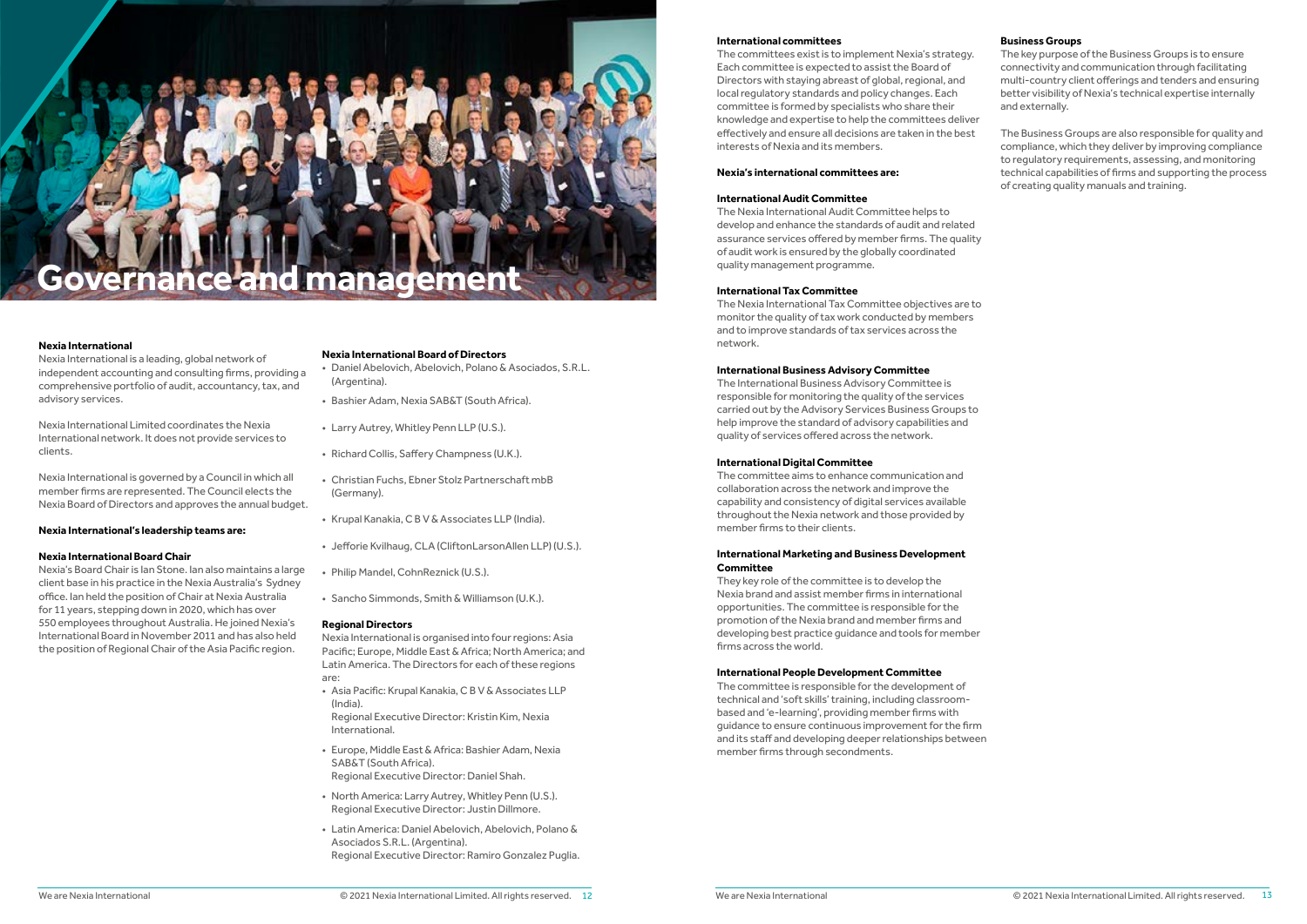# <span id="page-7-0"></span>**Member firm Services**

Wherever you are in the world, our member firms put themselves at the heart of your business.

Specialists work with you, to create tailored solutions and deliver a proactive approach to service delivery. Their partner led approach means they are focused on supporting you to achieve your business goals and growth ambitions.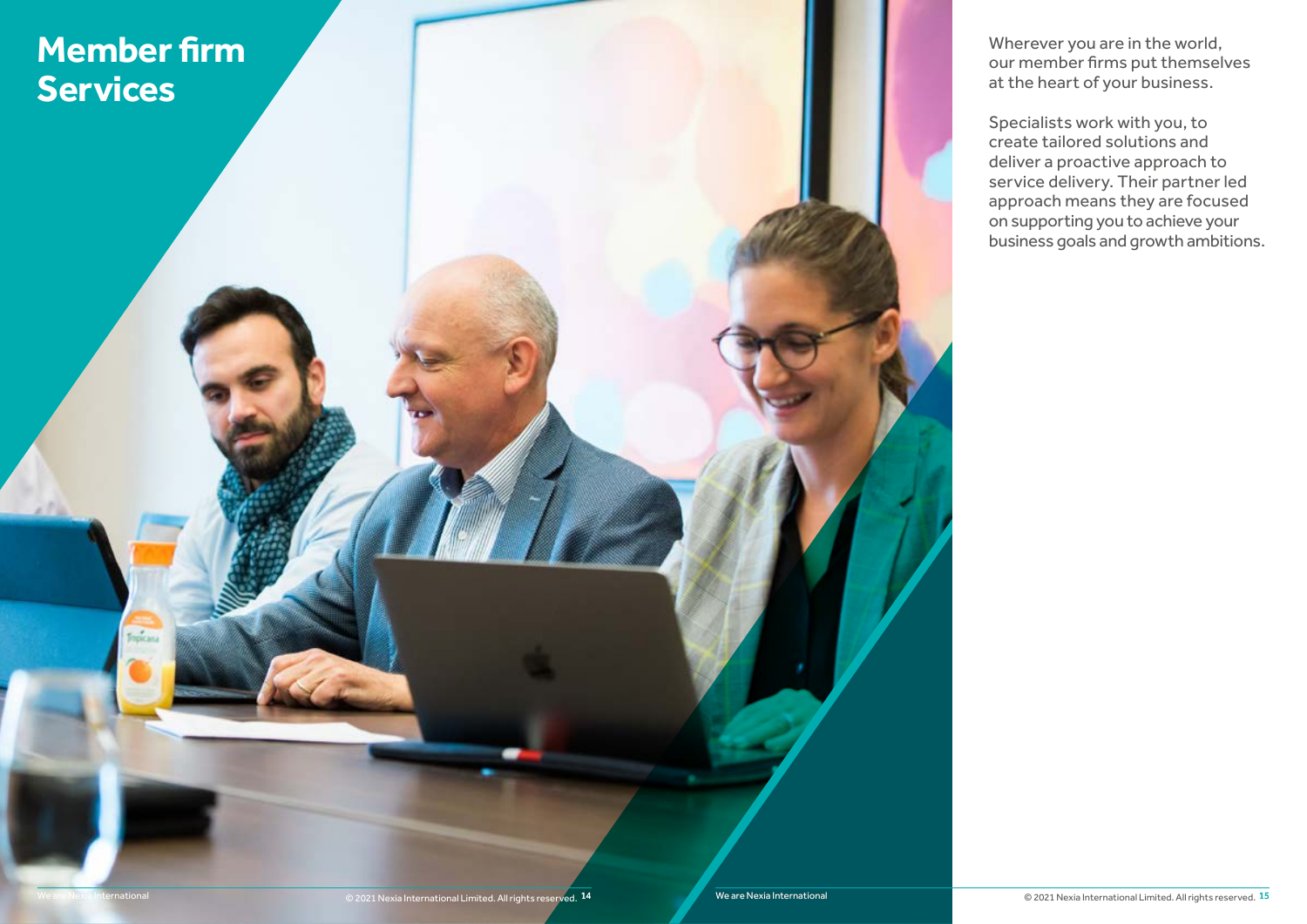# **Audit**

### Integrated reporting

Our member firms can apply global resources to support clients to produce much more than just a financial audit. We provide industry knowledge, awareness of international trends and sustainability reporting.

The IIRC's mission is to establish integrated reporting and thinking within mainstream business practice as the norm in the public and private sectors. Its vision is to align capital allocation and corporate behaviour to the wider goals of financial stability and sustainable development through the cycle of integrated reporting and thinking.

The IIRC is leveraging the support of its partners organisations like ours - to create the scale and pace to deliver a step change in adoption, so that integrated reporting becomes the global norm in the corporate reporting system.

At Nexia International, we have the global resources to support member firm clients to produce integrated reports, relevant to their business and local and international requirements.

### Assurance

### **Audit**

We ensure compliance with local and international standards, including requirements and guidance provided by The International Integrated Reporting Council (IIRC). The IIRC is a global coalition of regulators, investors, companies, standard setters, the accounting profession and NGOs. It promotes communication about value creation as the next step in the evolution of corporate reporting. The IFRS continue to present significant challenges in preparing and using financial statements. Our member firms' expertise and experience in applying the standards enables clients to enjoy seamless and stress-free delivery.

Our member firms provide audit services based on the relevant regulatory requirements of their jurisdiction. We apply strict principles to how our members conduct their audit work. We keep them updated on developments in audit standards, and use rigorous quality control procedures to ensure that they are performing to the highest standards.

### **Corporate governance and risk advisory**

Member firms work closely with public, private and not-for-profit organisations. Member firms' expertise spans regulatory compliance, internal audits, fraud risk assessments, internal control reviews, information security risk assessments and policy and procedure development services.

### **Quality of earnings due diligence**

Our member firms work with corporate vendors, purchasers and sellers to meet the needs of private equity houses, banks and corporate acquirers and sellers. Member firms' expertise in this area includes:

- Financial, commercial, operational, tax, human resources, technology and corporate finance quality of earnings due diligence.
- Acting as reporting accountants to companies seeking admission to public markets.

### **IFRS**

### **International Financial Reporting Standards (IFRS)**

Our member firms provide a range of audit and assurance services designed to identify, manage and respond to all types of risk.

> To find out more about audit services, please contact Stephanie Market, at audit@nexia.com, Committee Chair of Audit services at Nexia International.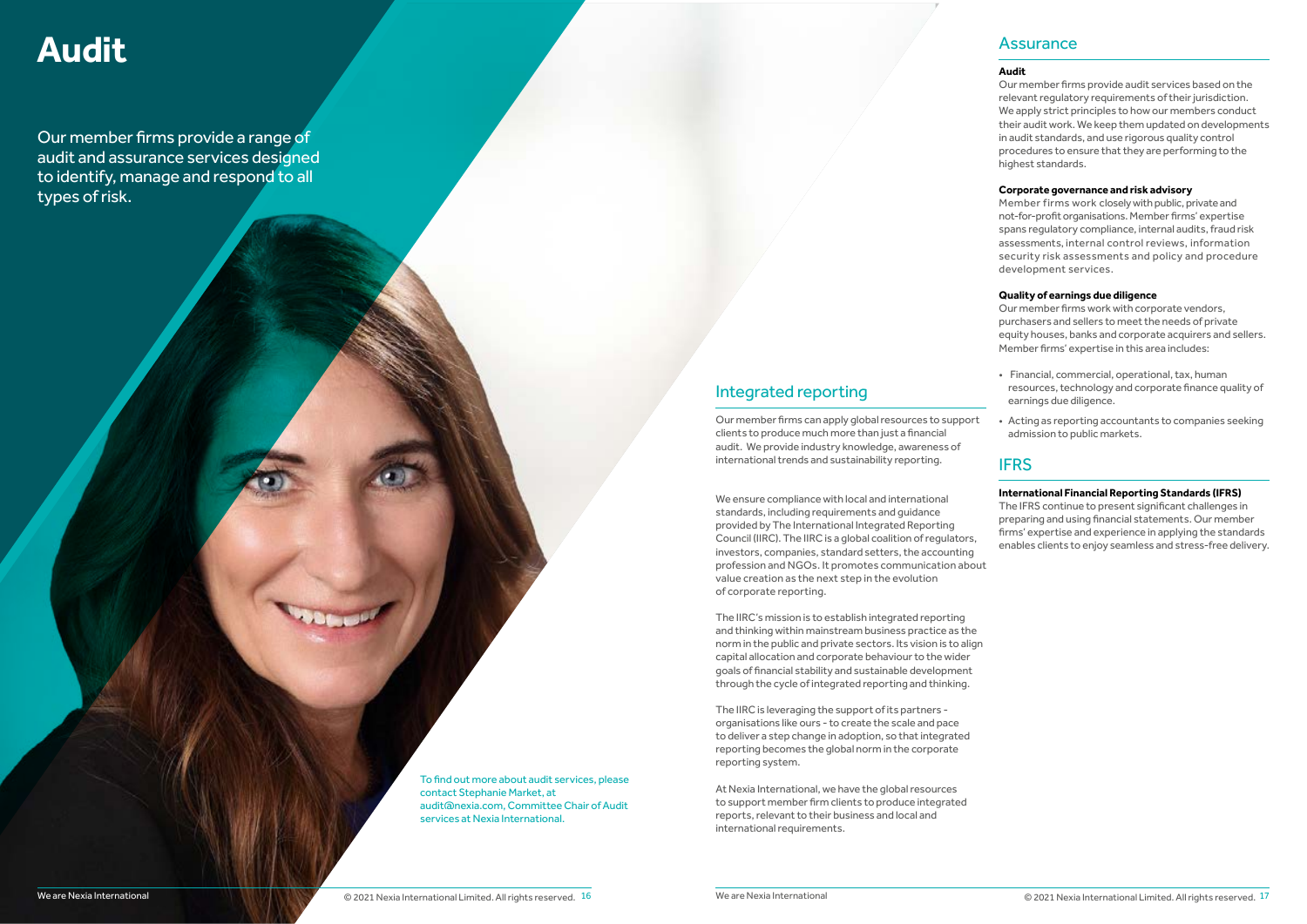```
To find out more about tax services, please 
contact Robert Langston, at 
tax@nexia.com, Committee Chair of Tax 
services at Nexia International.
```
### **Indirect taxes**

**Value Added Tax (VAT),** or Goods and Services Tax (GST), exist in over 160 countries around the world today, and the number of countries adopting this IMF and OECD "tax of choice" is continuing to grow. Although the principles of these tax regimes are all similar, at a national level, almost every country implements the legislation slightly differently.

Our members advise inbound businesses on the indirect tax issues of operating in another country, as well as on cross-border transactions and the areas to avoid.

### **Private clients**

Member firms provide **private tax and financial planning** for business owners, executives and individuals to help identify financial goals and preserve their wealth. They will create a tailored plan to make the best use of your assets and ensure financial success for you, your family and your business.

Member firms **wealth management** expertise includes:

- Managing cash flow and debt.
- Reducing tax liabilities.
- Identifying tax planning opportunities.
- Improving an investment portfolio.
- Charitable giving.
- Retirement provision.
- Advice on the use of offshore and other specialist trusts and tax saving vehicles.

### **International tax**

Complying with international tax laws demands time, effort and expertise - particularly as the risk of noncompliance has increased significantly in recent years. Selecting the correct international tax structure for your business may include managing cash and compliance challenges. Using a service company and/or a holding company and applying appropriate tax structuring and transfer pricing policies can help you to manage your tax planning effectively.

**Advisory**  out of tax challenges and legislation, whether you operate Are you looking for practical logistical advice or expatriate tax planning on all aspects of moving between different countries? Member firms work with businesses who relocate employees overseas, and with individuals on their financial management and tax issues, including pre-departure and subsequent return tax planning and compliance. Let Nexia member firms take the complexity in one or several locations.

Member firms can evaluate the key components in international tax structures, ensuring compliance with your tax obligations and global supply chains. We can also advise on the use of specialist company structures and the choice of appropriate jurisdictions.

Our member firm experts can advise on:

- Corporate income taxes.
- Indirect taxes.
- Social security taxes.
- State/provincial and municipal income taxes.
- Land transfer taxes.
- Stamp duties.
- Sales taxes.

Taxation is becoming increasingly complex, making it easy to pay too much tax, file incorrect accounts or miss tax benefits. Our member firms provide timely and high quality tax advice and support.

### **Corporate and business tax**

Our global reach enables member firms to provide an extensive portfolio of cross-border tax consulting services, making them an ideal partner for international businesses. They can support you in everything from tax compliance to tax planning and tax advisory issues. They are kept informed by our business groups, who oversee industry topics and developments - including BEPS, FATCA, the Common Reporting Standard, e-commerce, transfer pricing and the taxation of expatriates.

### **Global mobility**

### **Transfer pricing**

Cross-border transactions are coming under increasing scrutiny from tax authorities - making it vital that you know what specific taxation authorities require. Non-compliance with transfer pricing legislation can result in having to pay interest on late tax payments - plus substantial penalties. Our member firms transfer pricing specialists will help you to create a robust transfer pricing policy, so you can protect the profit margins on related party transactions.

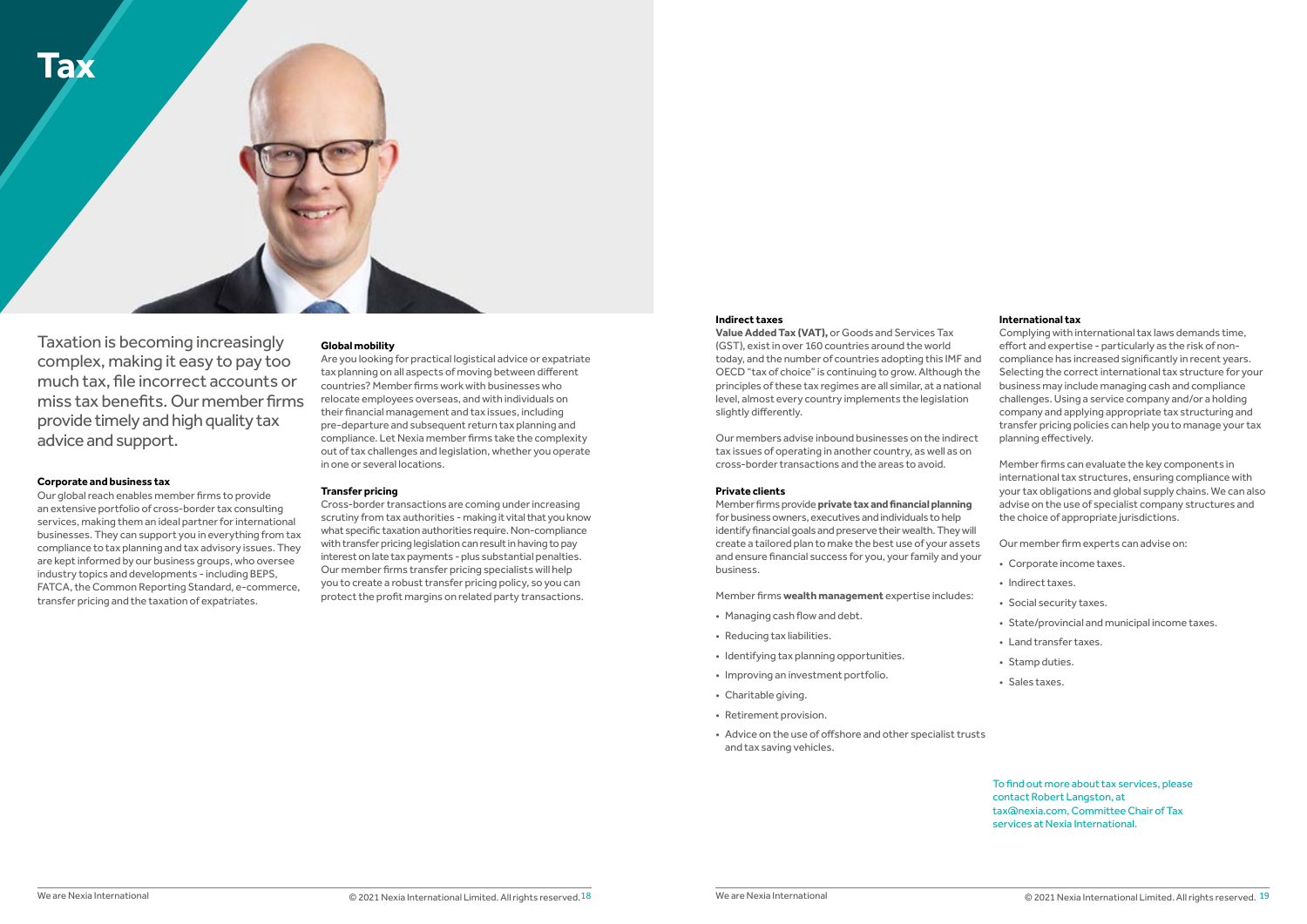To find out more about advisory services, please contact Stephen Drew, at advisory@nexia.com, Committee Chair of Advisory services at Nexia International.



### **Turnaround restructuring insolvency**

Our Turnaround Restructuring Insolvency (TRI) specialists are experts in corporate recovery. They work with companies of all sizes across all sectors.

Member firm TRI specialists cover:

- Business reviews.
- Reconstructions.
- Investigations.
- Corporate insolvency proceedings (turnaround, distressed debt advisory and liquidation).

**For further information about audit services,**  our clients' businesses, embedding **Governance, Risk management** and **Compliance** requirements across processes and technologies. These services provide Our risk specialists protect and enhance the value of a solid platform to perform effective governance and oversight on people, processes and technology across business activities and service providers.

They also provide personal insolvency services for bankrupt individuals and unincorporated businesses, including acting as bankruptcy trustee and advising debtors and creditors on the impact of insolvency.

Like all our specialist advisory teams, Nexia's TRI specialists support all our member firms across the globe. They also provide an information database to enable them to compete and operate effectively, using skills and experience from across the network.

### **Risk advisory**

Member firm specialists work closely with public, private and not-for-profit organisations, identifying and responding to risk, and helping to manage and control **technology security and cybersecurity needs.**

Our member firms also support:

- Local and global regulatory compliance.
- Internal audits.
- Fraud risk assessment.
- Internal control reviews.
- IT consulting.
- Information security risk assessments.
- Policy and procedure development services.

### **Transactional advisory**

Are you looking to raise funds, expand, merge or sell your business? Member firms' transactional advisory experts offer local and cross-border know-how.

Member firms services in this area include capital markets and public listings (IPOs), and **Mergers and Acquisitions**. More specifically, they offer:

- Debt and equity fundraising.
- Management buy-outs (MBOs) and buy-ins (MBIs).
- Preparing a business for sale or disposal.
- Succession planning.
- Venture capital backed transactions.
- Valuations and transaction services.
- Vendor and financial due diligence investigations.
- Post-deal integration and merger support.

### **Dispute advisory**

Nexia's forensic investigations and litigation support services include quantum, valuations, forensic technology and fraud investigations. Our named experts take a leading, hands-on role in the detail of cases, ideally placing them to give effective oral testimony.

Member firms have given expert evidence before senior courts and at international arbitrations. We have also investigated instances of suspected fraud and allegations of bribery.

### **Legal**

Legal experts within Nexia member firms serve clients across a range of sectors around the world and can deliver different legal services to help clients in their business endeavours.

Our member firms offer the following legal services:

- Corporate, competition and Mergers & Acquisitions (M&A).
- Intellectual Property (IP), IT and data privacy.
- Labour.
- Real estate.
- Litigation and dispute resolution.
- Private clients inheritance, estate and business succession planning.

Our member firms provide expert, customised solutions designed to help your business grow, and maximise profitability in the long term.

### **Outsourcing**

One of the many benefits of our global network is how our member firms can support you to expand your business across almost any city or country. Our global expansion & financial outsourcing teams manage compliance issues, leaving you free to focus on your core business.

What do member firm **corporate services** include?

- Assisting with appropriate business structures.
- Set-up and filing of organisation documents.
- **• Bookkeeping**, including financial recordkeeping, reporting local and international tax compliances and related filings/returns.
- **• Payroll services**, including supporting clients across all aspects of their employee benefits and pension provisions.
- HR consultancy.

Employment costs can be one of the largest outgoings for many businesses. Member firms can support you to gain the maximum benefit from this investment through:

- Remuneration planning share scheme design.
- Implementation of equity compensation schemes.
- Reward and remuneration packages.
- Pensions consultancy and administration.
- HR support.
- Payroll services.

Operating client payroll, payroll tax returns and compliance and advising on tax authority enquiries are all part of the financial outsourcing services we provide to clients on a daily basis.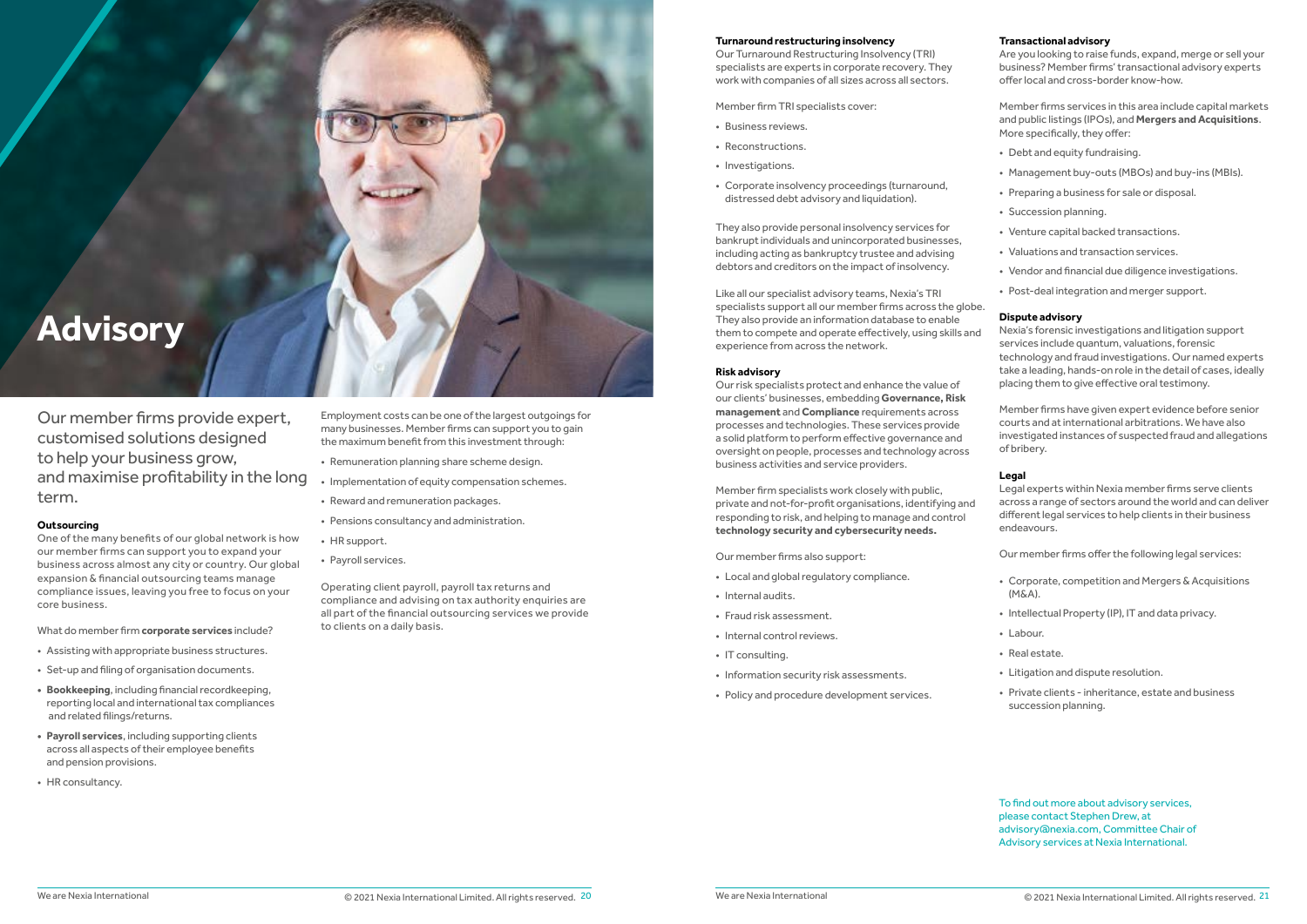John Murray, President and CEO at Concept Laser LLC and Jen Leary, CEO at CLA (Member of Nexia International).

<span id="page-11-0"></span>

# **Case studies**

These case studies showcase some of the client success stories achieved by our member firms.

# **Navigating a new market Concept Laser GmbH**

Concept Laser GmbH was founded in 2000 by Frank Herzog, and is one of the world's leading providers of machine and plant technology for the 3D printing of metal parts. It serves a host of sectors, from medical and dental technology to the aerospace and automotive industries. In 2016, Concept Laser became part of GE Additive, a division of the world's leading digital industrial enterprise General Electric (GE).

### **The client challenge**

When Concept Laser launched in the United States in 2013, it needed the legal and accounting expertise to navigate the different business environment and tax regulations so it could develop and grow.

### **The Nexia solution**

CliftonLarsonAllen, a Nexia member firm based in Dallas, worked with Concept Laser to evaluate the options to ensure the company could successfully enter and compete in the US market and operate in regulated environments. This enabled Concept Laser to focus on its strengths and develop its business with the confidence that it had the right support in place.

"The speed in reporting accurate numbers was a significant benefit for us, allowing us to keep our team in Germany up-to-date with the progress being made in the US. It gave us absolute confidence and trust that CliftonLarsonAllen would deliver for us, and that they would help us grow the business much faster than we could have otherwise."

John Murray, President & CEO, Concept Laser LLC

| Sector:                                             | Manufacturing and<br>distribution/technology |
|-----------------------------------------------------|----------------------------------------------|
| Services provided:                                  | Financial outsourcing,<br>consulting and tax |
| Number of Nexia member<br>firms serving the client: | $\mathcal{P}$                                |

### **Case study**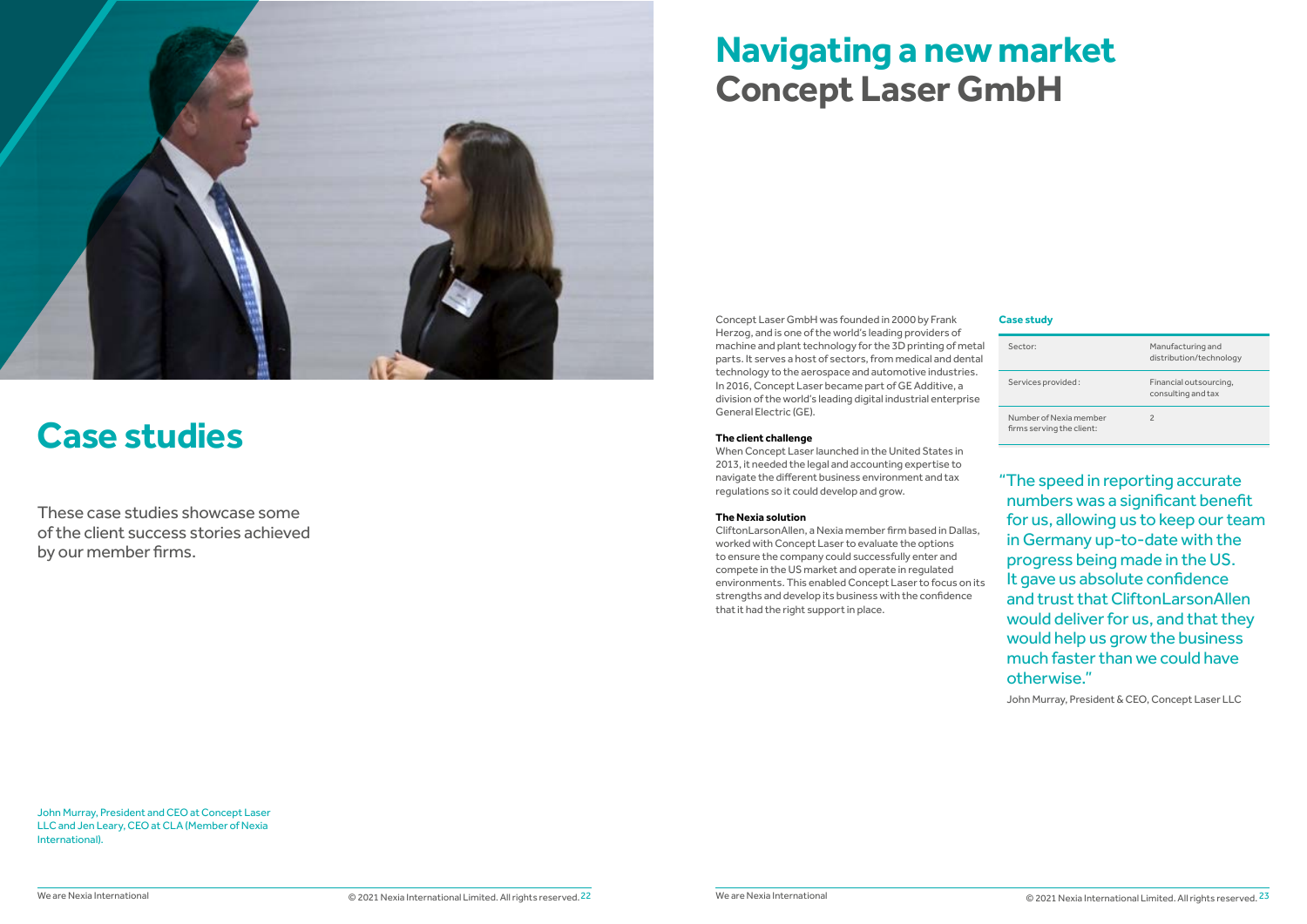# **Improving efficiency with a central solution Tech Mahindra**

# **A personal approach with a global focus edding International GmbH**

Tech Mahindra is an Indian multinational provider of **Case study Case study** information technology services and solutions to over 800 global customers. Part of the Mahindra Group, Tech Mahindra operates in 90 countries with a major presence in the USA, UK, Australia, Singapore, South Africa and Sweden. The group has generated more than \$4.5 billion in revenue since March 2018.

### **The client challenge**

Co-ordinating with multiple accounting firms and payroll providers across different regions and countries presented challenges for Tech Mahindaras managerial personnel. This resulted in fragmented reporting and culture and language issues. Tech Mahindra wanted to adopt an integrated approach to multi-country compliances for its overseas corporate compliance. It also wanted to standardise its methodology and processes.

### **The Nexia solution**

Nexia member firm, SKP India, won our 'Firm of the Year' Award in 2015. The team worked with Tech Mahindra to provide a central point for global compliance management, and for corporate, accounting, payroll and secretarial compliances in each country.



edding has been a byword for felt-tip and fibre-tip pens in Germany for over 50 years. The group manufactures and distributes writing and marking implements under the edding brand, as well as product ranges for visualisation, presentation and conferences under the Legamaster brand. It works with 80 distribution partners in more than 100 countries and generated €138 million sales in 2015.

### **The client challenge**

Faced with the challenge of working with larger audit companies, edding required a global network that related more closely to medium enterprises while providing a responsive and personal approach.

### **The Nexia solution**

Nexia member firms across our network delivered a customised solution to provide edding with a consistent audit team able to ensure compliance with IFRS and global compliance and risk management systems around the world.

"We have had a strong working relationship with SKP India, who have provided assurance and reliability for over 11 years. Their global expertise, delivered from a central local point, has improved the efficiency of our in-house teams and enabled us to implement uniform processes for the different corporate compliances in multiple countries."

Vishwanath Kini, Head of Global Tax at Tech Mahindra

"Since 2009, we have built a strong relationship with Nexia who now audit 14 out of 16 edding companies. Nexia's partner-led service and customised solutions ensure that we receive a personal approach, proactive communication and, critically, high quality audits around the world."

Sönke Goosse, Chief Financial Officer of edding

| Sector:                                             | <b>IT Services</b> |
|-----------------------------------------------------|--------------------|
| Services provided:                                  | Audit              |
| Number of Nexia member<br>firms serving the client: | 5                  |

| Sector:                                             | Stationery |
|-----------------------------------------------------|------------|
| Services provided:                                  | Audit      |
| Number of Nexia member<br>firms serving the client: |            |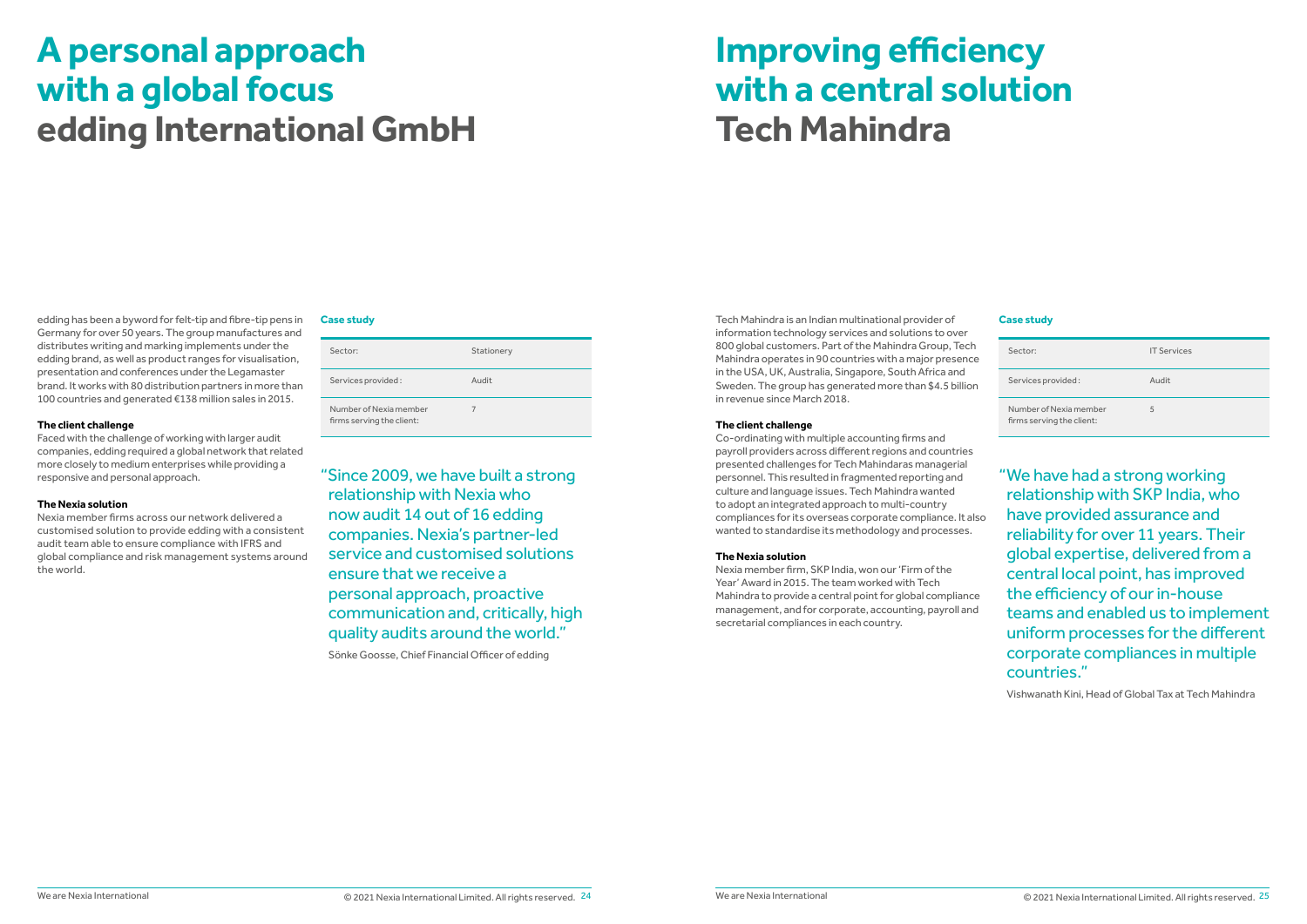It's easy to get started with Nexia. Talk to us about how you can enjoy the many benefits of working with our member firms around the globe.

We look forward to working 'Closer to you'.

Please contact info@nexia.com or visit www.nexia.com.

# <span id="page-13-0"></span>**We look forward to working with you**